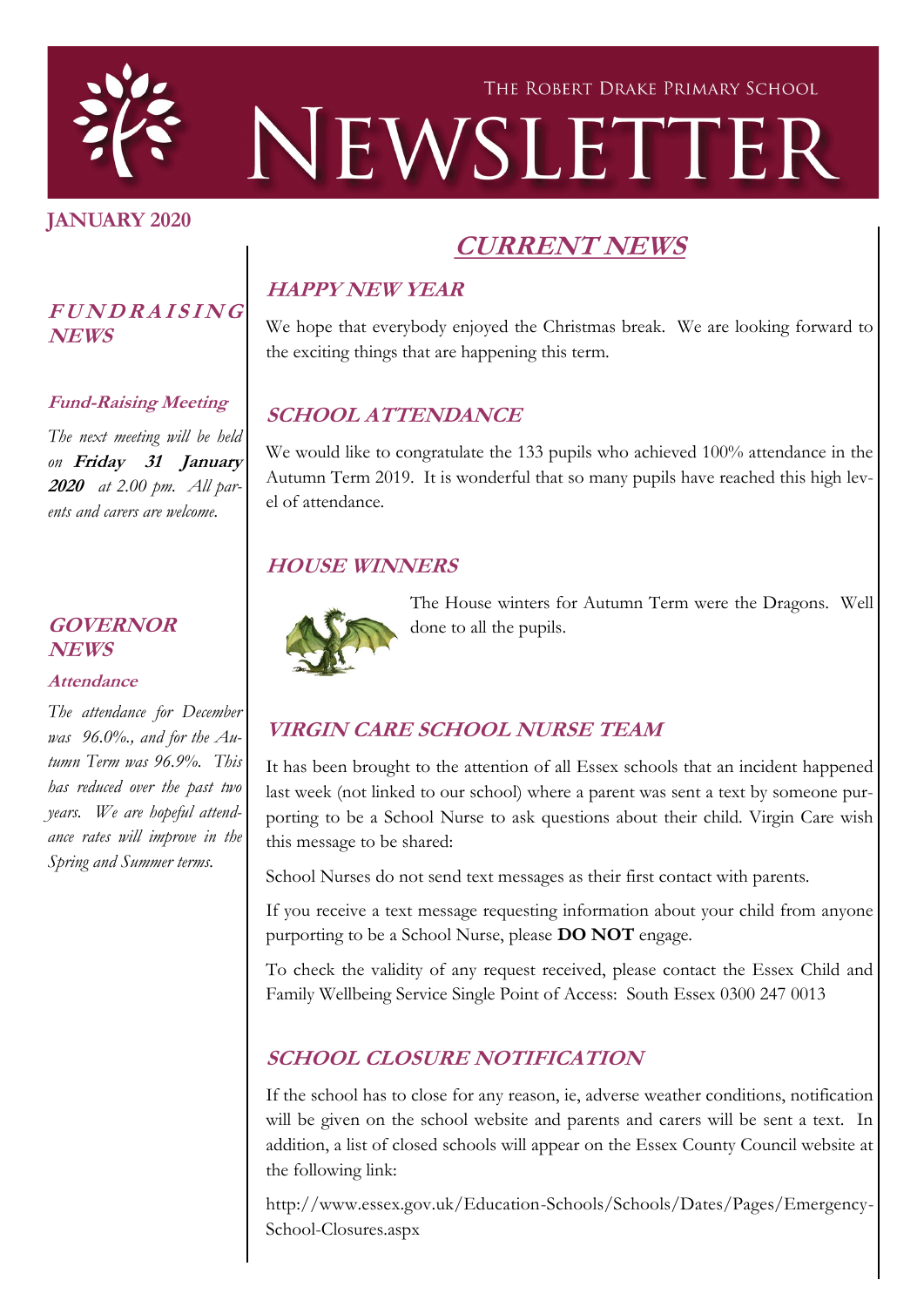#### **FIRST AID TRAINING**

We are incorporating First Aid Training into the Year 5/6 Curriculum this year. Miss Marris' class will start their First Aid Training this Friday, 17 January. The other classes will have their training later in the year.

#### **SICKNESS ABSENCE**

Could we please remind parents, especially in light of recent outbreaks, that if your child is sick or has diarrhoea, then they should be kept at home for 48 hours from their last bout of sickness or tummy upset. If you are in any doubt, then please do call the School Office. Thank you for your attention in this matter.

# **DISADVANTAGED PUPIL FUNDING / FREE SCHOOL MEALS**

The Pupil Premium Funding is allocated to children from low-income families who are currently known to be eligible for free school meals and children who have been looked after continuously for more than six months.

You may register your child for Free School Meals if you receive a range of benefits such as Income Support, Income-based Jobseeker's Allowance, Income-related Employment and Support Allowance and Child Tax Credit (with no Working Tax Credits), provided your annual income does not exceed  $f(16,190)$ .

Registering is quick and easy. If you think you might be eligible, Essex County Council has an online application form on their website:

https://www.essex.gov.uk/Education-Schools/Schools/Pupil-Parent-Support/ Pages/Free-school-meals.aspx.

If you meet the eligibility criteria, registering for Free School Meals will bring more money to the school which will benefit your child. Our Pupil Premium Funding is also used to provide support for pupils in a number of ways. As well as enabling your child to have the option of a free, healthy meal at lunchtime, other benefits may also be available for registered children, such as help with the cost of school trips. Further details are available on the school website.

**Please be assured that registering for Free School Meals is completely confidential and your child's peers need not know they have applied. Please contact the school office if you have any questions or require help with your application.**

#### **ONLINE SAFETY**

The school is committed to keeping children safe online, and all pupils are given regular e-safety lessons which cover a variety of topics. As part of this awareness, The Breck Foundation will be visiting the school on **Thursday 12 March.** Children's workshops will be held in the morning, and parents will be invited to a workshop in the afternoon—we would like to encourage all parents to come along. Further details will be circulated nearer the time.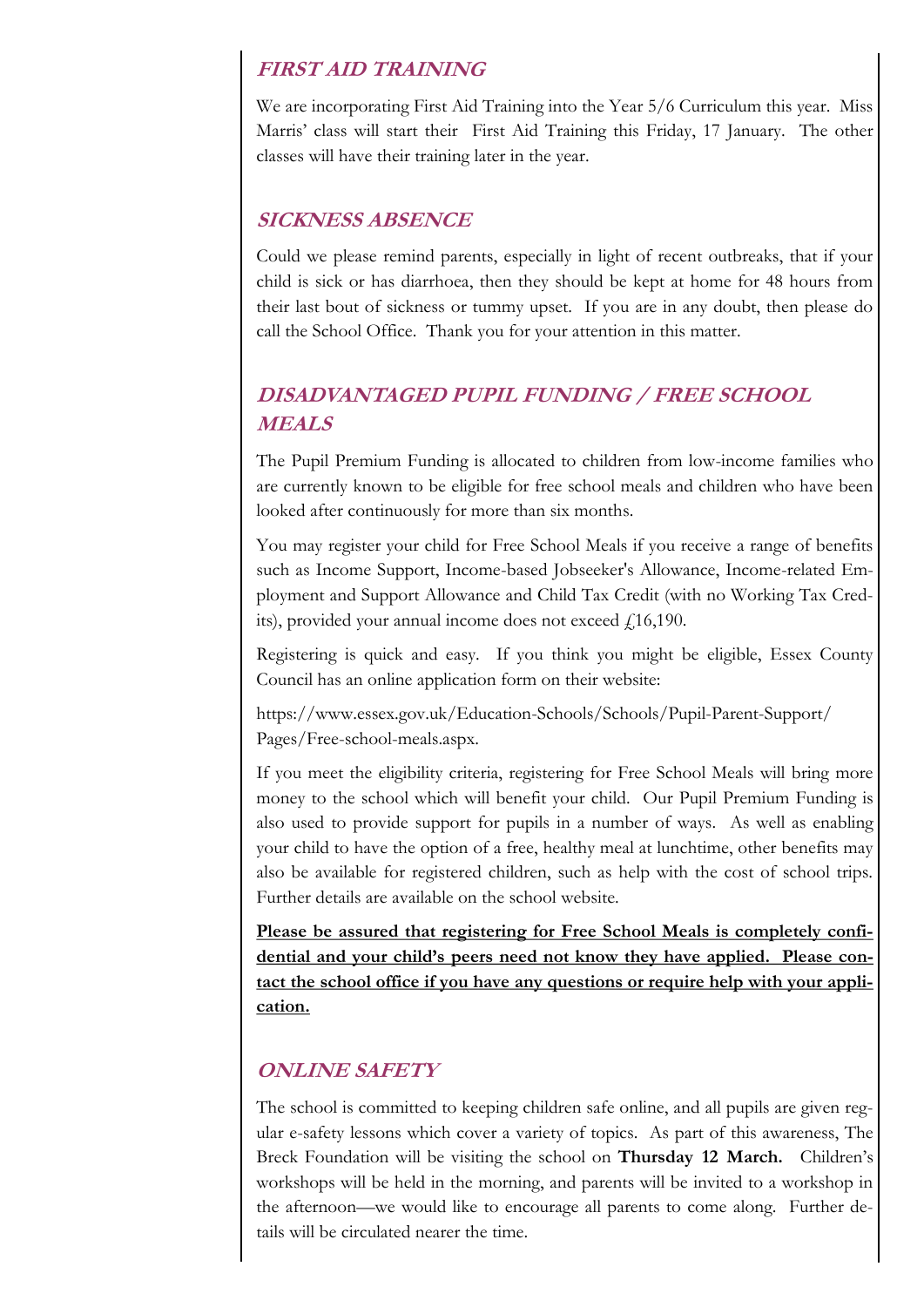### **TOOT LESSONS**

The toot is a musical instrument similar to the flute. We are pleased to advise that for the duration of the Spring Term, both Miss Maloney's class and Mrs Vickery's class will be receiving toot lessons on a weekly basis. We are delighted how well the children have responded after just one lesson.

# **INDOOR ATHLETICS**

Miss Marris' class and Mr Smith's class will be taking part in some indoor athletics sessions on **Tuesday 21 January** at Deanes School. Details are being circulated.

# **JANUARY DATES FOR YOUR DIARIES**

**Monday 13 January**—Handwriting Week **Thursday 16 January**—School Census—Themed Lunch Frozen **Friday 17 January**—ACL Reading Workshop for EYFS Parents, 2 pm **Wednesday 22 January**—ACL Reading Workshop for KS1 parents, 9 am **Thursday 23 January**—Miss Maloney's Class Assembly **Friday 24 January**—Year 3/4 Theatre Visit to see Billionaire Boy, Cliffs Pavilion **Friday 24 January**—Year 5 Road Safety Speedwatch Training **Thursday 30 January**—Year 3/4 Parent Involvement Morning

# **WHAT'S BEEN HAPPENING**

### **CHRISTMAS PERFORMANCES**

All the children had a great time performing in their Christmas shows. We would like to thank all parents and carers for their support.



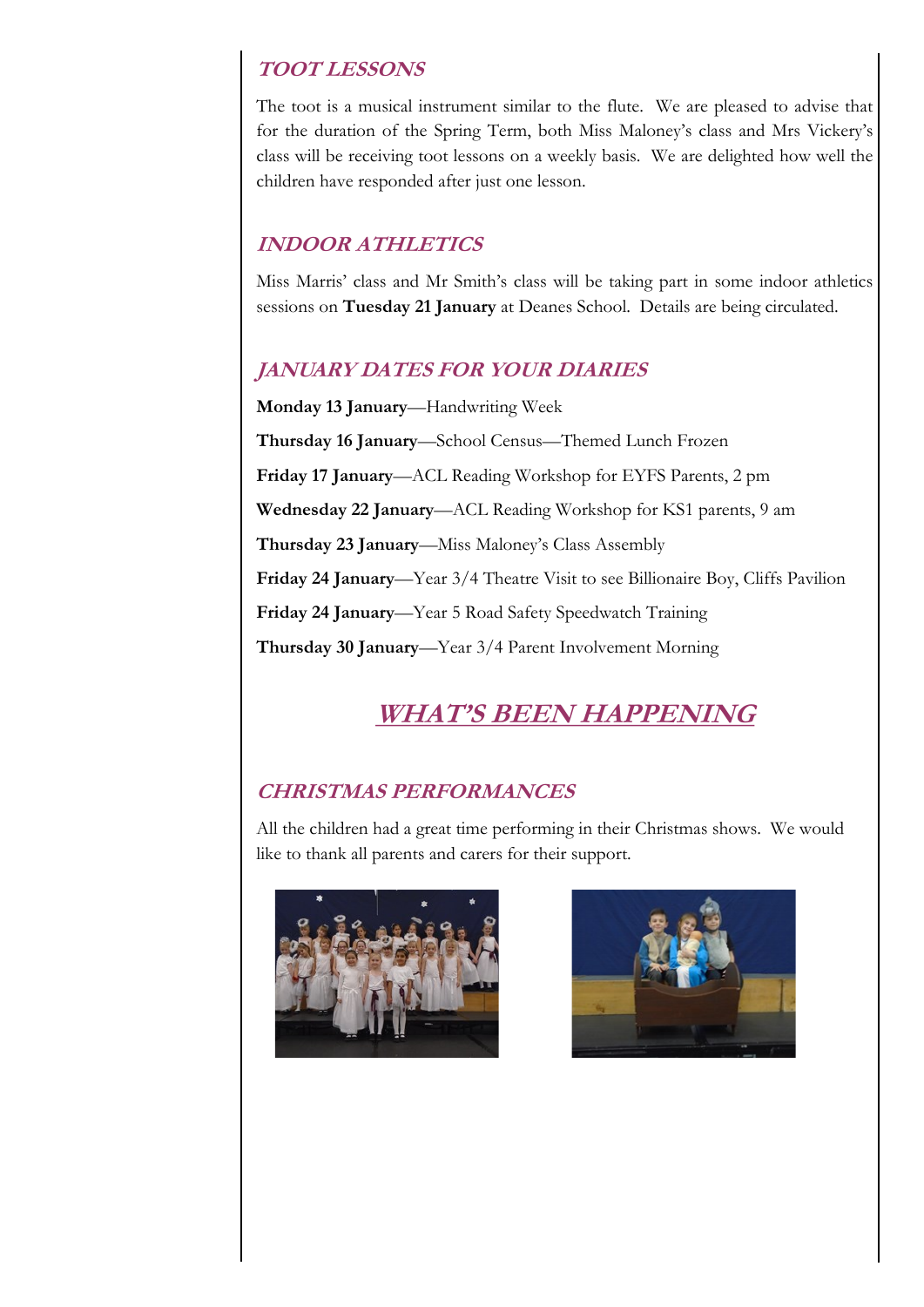### **VISIT FROM NSPCC**

The school had a visit from the NSPCC last week as part of their 'Speak out. Stay safe.' campaign. All children from Years 1 to 6 were involved in the assemblies, with the older year age groups also taking part in workshops. Please try to make time to speak to your children about the assemblies and workshops.

### **MUSIC FOR SCHOOLS**

Music for Schools came in today and gave an assembly to Years 2—6. Each child from those year groups has been given a leaflet, and a presentation is being given to parents of those children interested in taking up brass or woodwind instrumental tuition on **Wednesday 22 January** at 3.20 pm.

# **FORTHCOMING EVENTS**

# **CENSUS DAY THEMED LUNCH - FROZEN—THURSDAY 16 JANUARY**

The Census Day Themed Lunch, being 'Frozen', will be held on **Thursday 16 January.** 

Please encourage your child to have a school meal on this day, even if they just want a jacket potato or grab bag, as this really helps with funding for the school.

The menu for the day will be:

Olaf's Fingers (chicken goujons) or Sven's Veggie Sausage Roll with 'Ice Cube Potatoes', 'Frozen Peas' and 'Cold'Slaw' Dessert is Snowflake Cookie or Arctic Roll

### **YEAR 3/4 PARENT INVOLVEMENT MORNING**

Parents with children in Years 3 and 4 will be invited in to a Parent Involvement morning on **Thursday 30 January**. Details will be circulated shortly.

### **YEAR 3/4 TRIP TO CLIFFS PAVILION—BILLIONAIRE BOY**

The children in Mr Chaplin's, Miss Maloney's and Mrs Vickery's classes will be watching a performance of Billionaire Boy at the Cliffs Pavilion on the morning of **Friday 24 January.**

#### **YEAR 5 ROAD SAFETY SPEED WATCH TRAINING**

On **Friday 24 January** the Year 5 children have an exciting opportunity to take part in Road Safety Speed Watch Training. Essex Highways will be attending to undertake the training, together with an Essex Police Officer.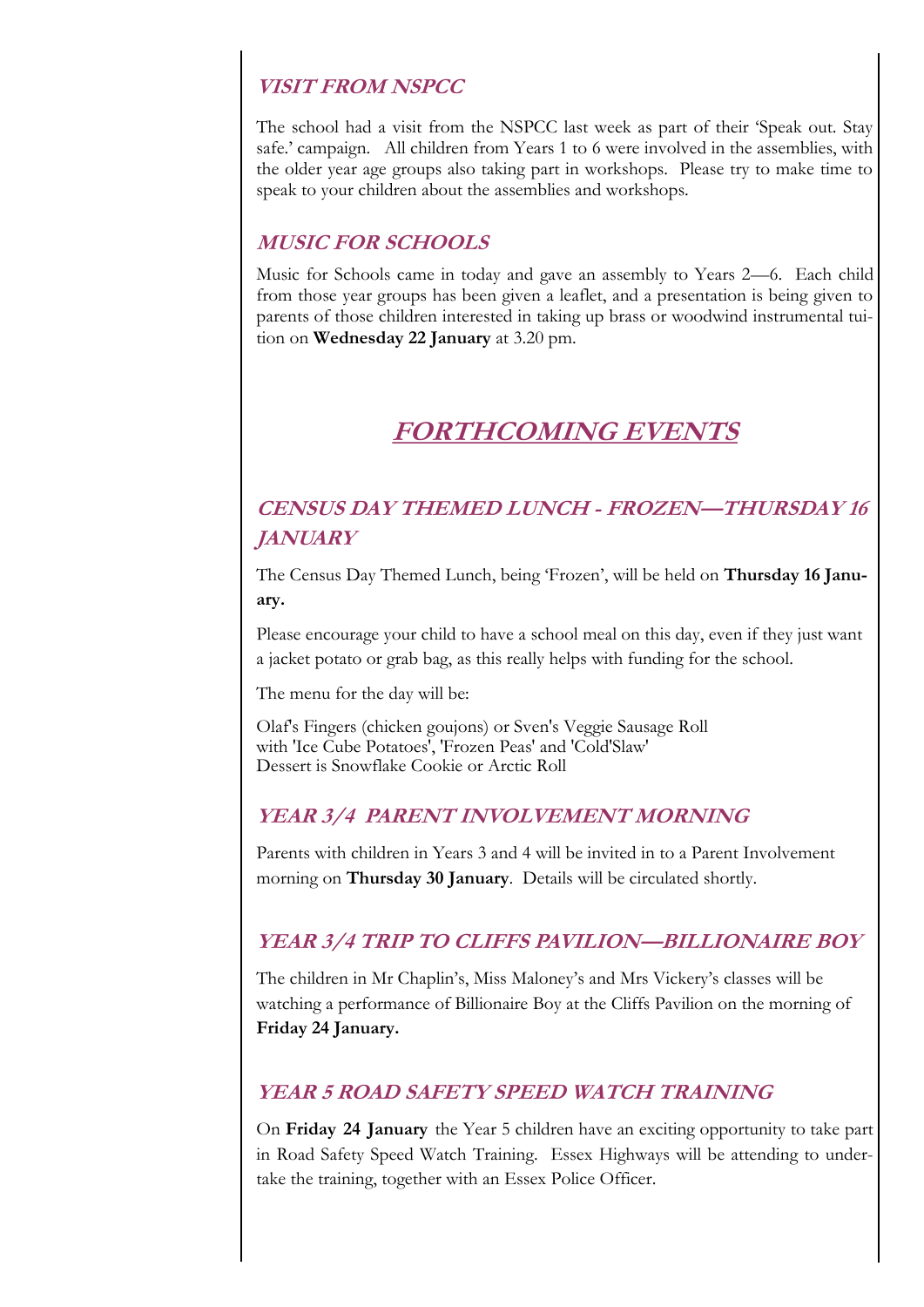#### **YEAR 3/4 PARENT INVOLVEMENT MORNING**

There will be Parent Involvement Morning for Years 3 and 4 taking place on the morning of **Thursday 30 January**. Further details to follow.

#### **DANCE FESTIVAL - 4 FEBRUARY 2020**

Mr Chaplin's class will be participating in the 2020 Primary Dance Festival being held on **Tuesday 4 February** at The Palace Theatre, Westcliff-on-Sea. Tickets are available directly from The Palace Theatre.

#### **BATIC'S GOT TALENT—4 FEBRUARY 2020**

The BATIC (Benfleet and Thundersley Inter Cluster group) Trust has organised a talent show for pupils from all of the schools in the area, and this is being held on **Tuesday 4 February** at The Palace Theatre, Westcliff-on-Sea. Robert Drake will be represented by members of the school's drama group. Ticket details have been circulated.

#### **CLASS PHOTOGRAPHS**

Class photographs are due to be taken on **Wednesday 5 February 2020**. Photographs will be in a contemporary style. However, the Year 6 children will also have a more traditional style photograph taken.

#### **FORTHCOMING DATES**

**Monday 13 January**—Handwriting Week **Thursday 16 January**—School Census **Friday 17 January**—ACL Reading Workshop for EYFS Parents, 2 pm **Monday 20 January**—EYFS Height and Weight Check **Wednesday 22 January**—ACL Reading Workshop for KS1 parents, 9 am **Wednesday 22 January**—Music for Schools Presentation for Y2-6 parents, 3.20 pm **Thursday 23 January**—Miss Maloney's Class Assembly **Friday 24 January**—Rabbi Elf Assembly **Friday 24 January**—Year 3/4 Theatre Visit to see Billionaire Boy, Cliffs Pavilion **Friday 24 January**—Y5 Road Safety Speed Watch Training **Thursday 30 January**—Year 3/4 Parent Involvement Morning **Tuesday 4 February**—Dance Festival, Palace Theatre (AM) **Tuesday 4 February**—BATIC Talent Show, Palace Theatre, 6 pm **Wednesday 5 February**—Class Photographs **Thursday 6 February—**Mrs Gunnell's Class Assembly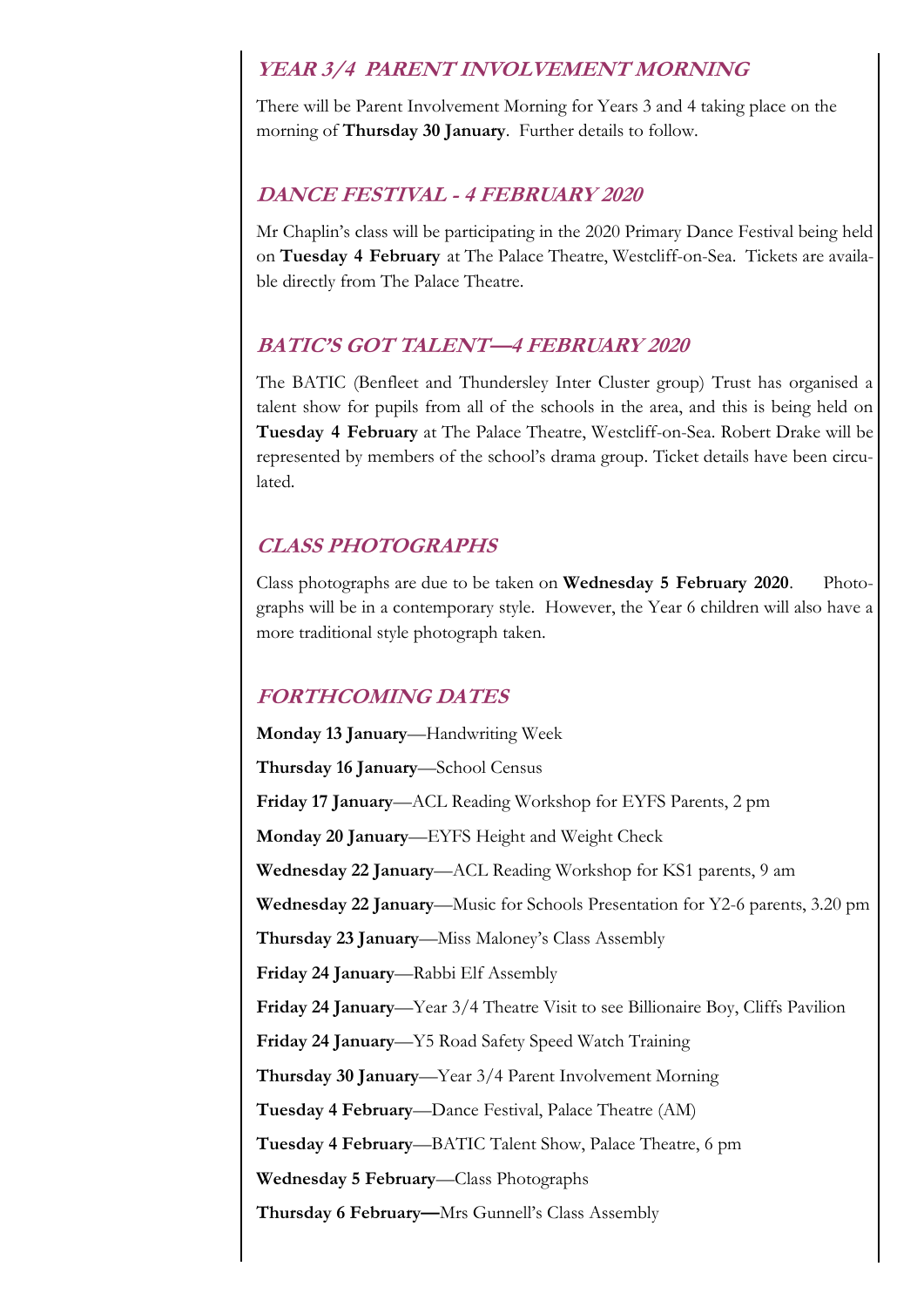**Monday 10 February**—Creative Arts/Art Challenge Theme Week **Tuesday 11 February**—Safer Internet Day **Wednesday 12 February**—Y5/6 Parental Involvement Morning **Friday 14 February**—Drumming Workshop **Friday 14 February**—Non-uniform and cake sale day **Monday 2 March**—New Age Curling Finals, Basildon Village **Tuesday 3 and Thursday 5 March**—Parent Consultations **Thursday 5 March**—World Book Day **Friday 6 March**—Year 5 Appleton Day **Monday 9 March**—Sport Relief Week **Thursday 12 March**—Breck Foundation Day—Children / Parent workshops **Tuesday 17 March**—Cross Country, Garons Park (PM) **Wednesday 18 March**—Year 1/2 Visit to Boydells Farm **Thursday 26 March**—Infant Music Festival, Freight House (PM) **Tuesday 31 March**—Magical Theatre performing Oliver Twist **Tuesday 31 March**—High 5 Netball Tournament, Deanes **Wednesday 1 April**—KS1 Easter Disco, 1.45 to 3 pm KS2 Easter Disco, 4—5.15 pm **Friday 3 April**—Mrs Jackson's Class Assembly **Tuesday 28 April**—Racquets Festival at Deanes—Mrs Jackson's Class **Monday 11 to Thursday 14 May**– KS2 SATS **Saturday 16 May**—Robert Drake Summer Fayre **Tuesday 19 May**—Best Team Kwik Cricket (Years 5 and 6) **Tuesday 19 May**—EYFS visit to Barleylands **Wednesday 20 May**—Girls Cricket (Years 5 and 6) **Thursday 21 May**—Sports Day (KS1 AM and KS2 PM) **Monday 15 to Friday 19 June**—Year 6 Stubbers Residential Trip **Tuesday 23 and Wednesday 24 June**—Year 6 Secondary Transition Days **Tuesday 23 June**—Year 5 Assembly **Wednesday 24 June**—Year 1/2 Visit to Hedingham Castle **Friday 26 June**—Year 3/4 Visit to Hyde Hall **Thursday 2 July**—Open Afternoon **Friday 3 July**—Miss Bradfield's Class Assembly **Friday 3 July**—Year 5 King John School Taster Event